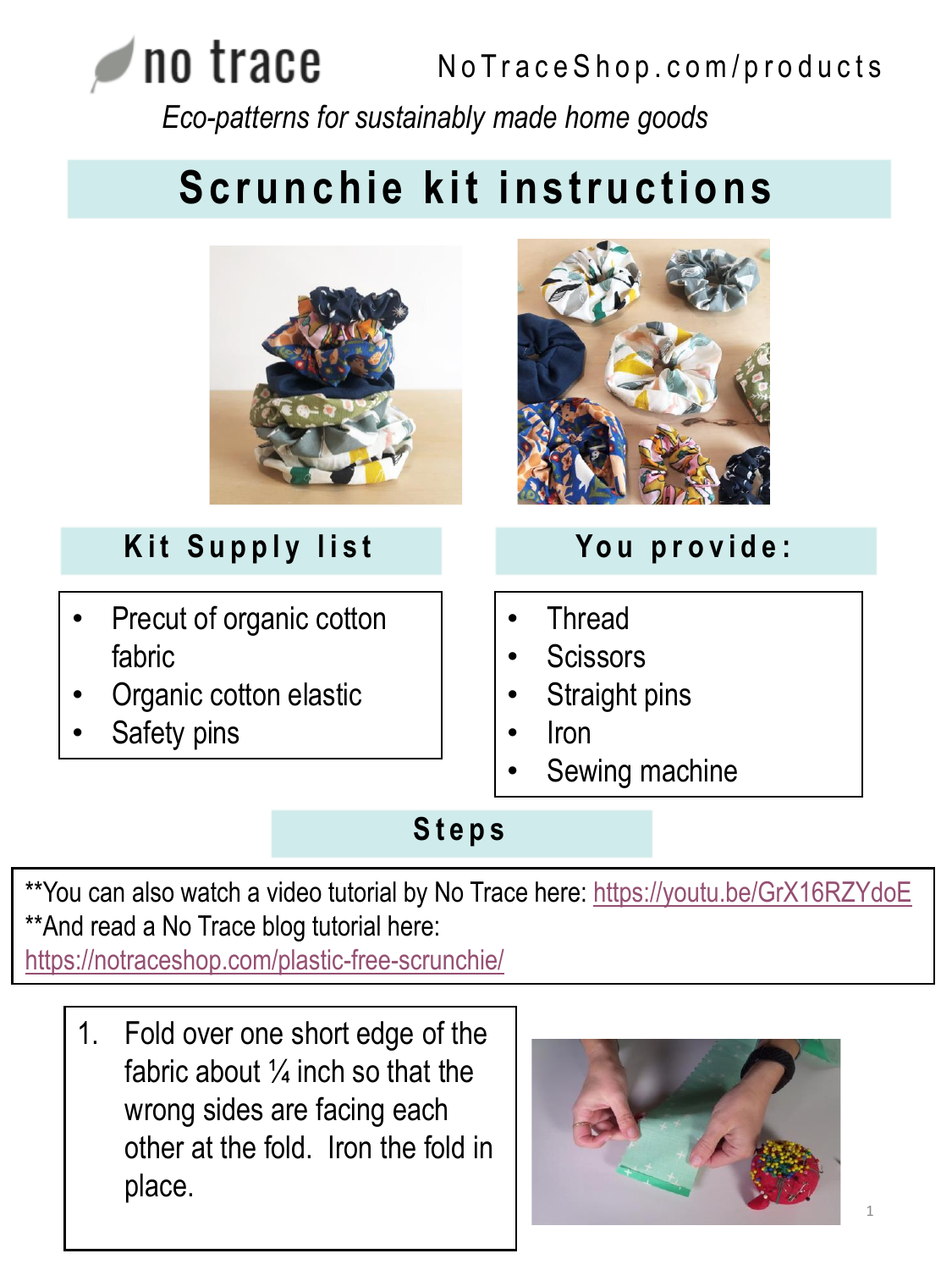## **Scrunchie kit instructions**

2. Fold the fabric lengthwise so that the right sides are facing & pin in place.



3. Sew straight down the edge using a  $\frac{1}{4}$  inch seam allowance. You're making a tube with the fabric. Make sure to backstitch at the start and stop to lock in the stiches.



4. Turn your tube right side out. To do this, pin your safety pin onto one side of the tube. Push the safety pin into the tube and towards the other opening. You are basically threading it through the tube by pushing it from the bottom and then feeling it through the fabric. When you feel it inside the tube, grab it and move it forward through the tube. Pull at the bulk of fabric to smooth it out as the safety pin moves through the tube. Repeat until you get the safety pin out the other end of the tube. Remove the safety pin and then iron the tube flat if you like (ironing is optional).



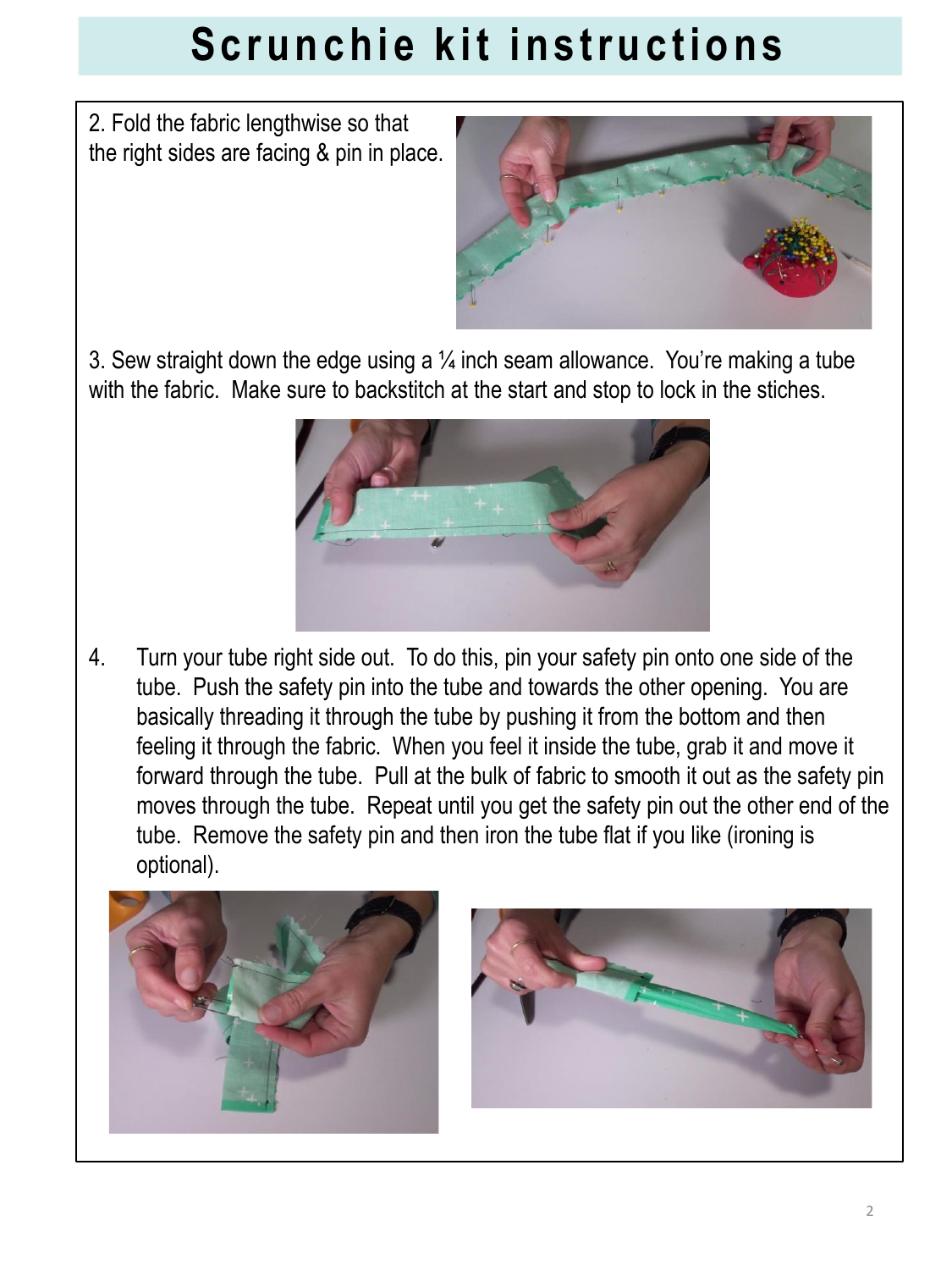## **Scrunchie kit instructions**

5. Next you'll insert the elastic. Pin one end of the elastic to one end of the tube. Then clip another safety pin to the other end of the elastic. Push the elastic through the tube using the second safety pin. You're threading the pin through like you did in step 4.







Once the pin is through, hold onto both ends of the elastic for the next step.

6. Carefully remove the safety pins from each end of elastic without letting go of the elastic. Ovelap the ends of elastic about  $\frac{3}{4}$  inch. Place a straight pin in the overlap to hold it together.



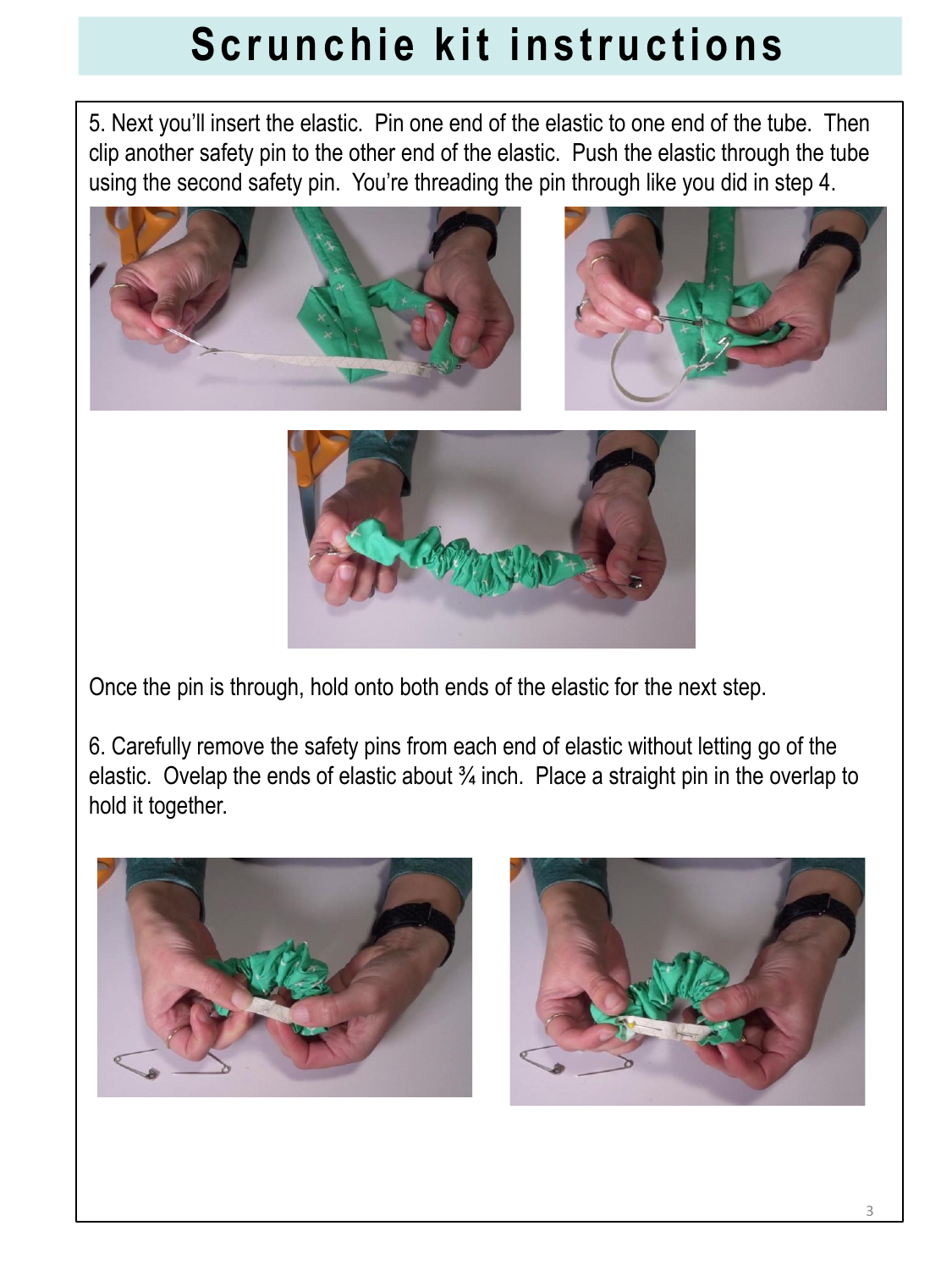### **Scrunchie kit instructions**

6. (cont.) With the pin in place, put the overlapped area under your presser foot. Lower your presser foot and then carefully pull the pin out of the elastic, making sure that the elastic ends are still overlapping. Sew the elastic together using a zig zag stitch. Do a couple forward and backward zig zag stitches to really lock the stitches into place. Trim loose threads.



7. Check all around your scrunchie to make sure that there aren't any twists in the fabric. It's okay if there are twists in the elastic, but make sure that the scrunchie fabric isn't twisted. Then insert raw end of tube into the folded edge of the tube.





Pin in place lengthwise.



8. Set your machine back to a straight stitch. Put the pinned area under the presser foot, lower the presser foot, and then carefully pull the pin out before you begin sewing. Stitch straight across. Make sure to do a few backstitches at the start and stop. Trim loose threads. You did it!